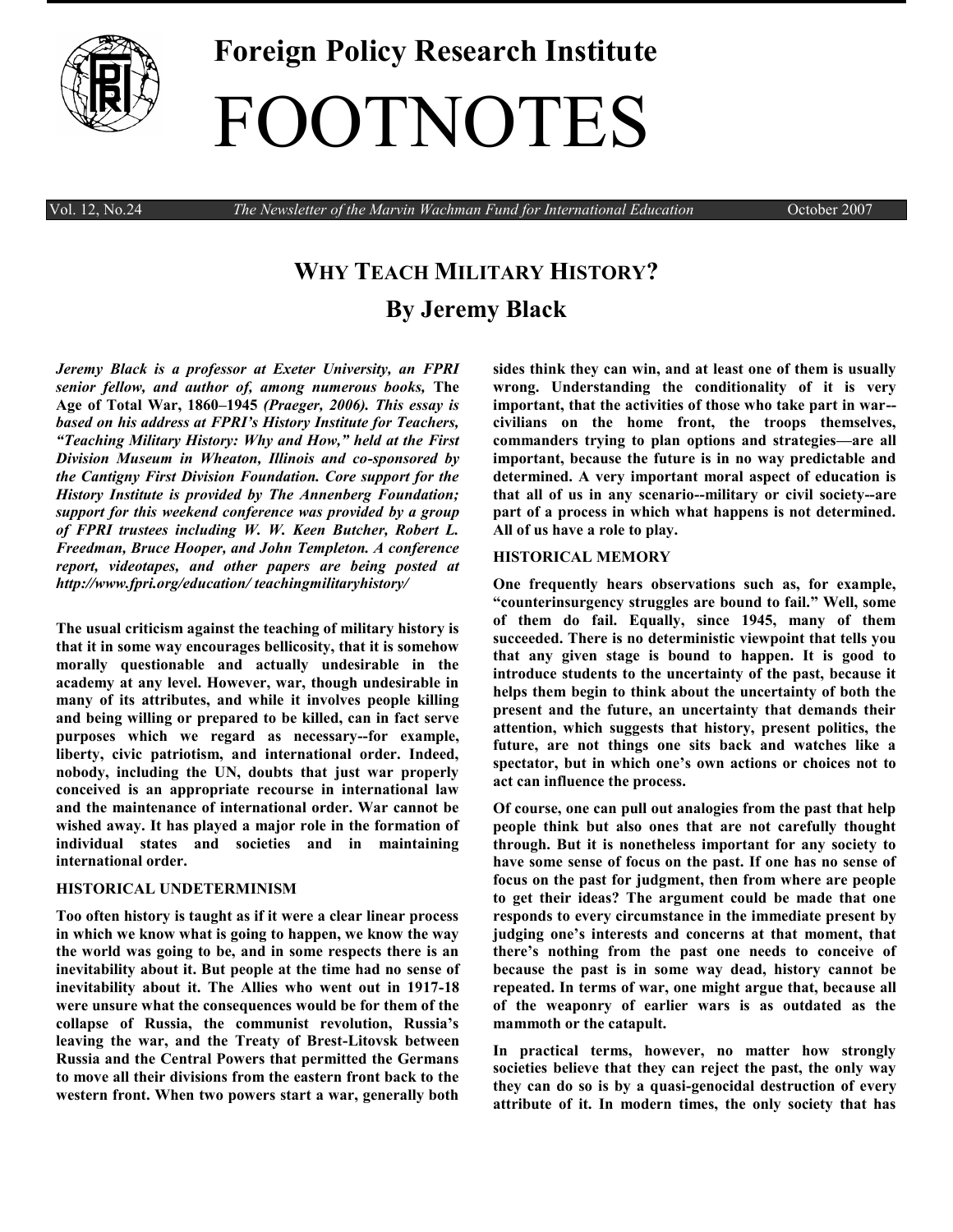**sought to completely reject the past is the Pol Pot regime in Cambodia, and it did not work. It was also astonishingly vicious. But the general postulate is more important, that people look to the past when they're trying to understand the present. They have a group of common memories that in part frame national identity, a sense of patriotism. So the way people use remarks about issues from the past in order to discuss policy today may be flawed--for example, the Munich analogy of appeasement of dictators in 1938 applied subsequently in other contexts--but it reflects the sense that there is a possibility, a need, to explain things with reference to a common memory.**

**In the case of war, this is even more acutely the need. In waging war, one is asking people to do what they understandably do not want to do, which is to endure great sacrifices and even death. It is therefore important to look to some sense of continuity in order to draw on historical memories that help to make people feel that however difficult this is, it is in some way a necessary purpose.**

**All of us can justifiably deplore the rather crude sort of blood-and-earth patriotism that was seen in, say, Europe in 1914, which was naive, foolish, and atavistic. But in order to exist in a community, you have to have some willingness to give up things for the greater whole. Ordinarily, the social civility and order required for membership in the community does not involve terrible constraints upon people. But of course, military confrontation and war are very different.**

### **HOW TO TEACH MILITARY HISTORY**

**There is an extensive body of material one can use in teaching students of every age about military affairs, the conduct of war, the nature of military institutions, and what war means for individual participants, both soldiers and civilians. Museums such as the First Division's have enormous collections of the material culture of war, and for the last 150 years there are extensive photographic archives. We now also have extensive film archives going back for nearly a century of war and extensive interviews, both filmed and taped, more recently. Students can also meet and interview people who lived through World War II, to record living history. All these sources can interact to give the student a vivid sense of what war means.** 

**It is more difficult to look at the other side of the hill, but still a worthwhile exercise for students in the upper high school grades. This means that if you are, for example, talking about the Civil War, look at both the Confederate and Union viewpoints of the war. If you're looking at international conflicts, try to understand the experience of war from the other side, without necessarily sympathizing with that viewpoint. This is particularly useful for students who might end up serving in the military, because one can only know how best to wage war by understanding how one's opponents are likely to perceive one's actions.** 

**Military history encompasses a wide range of sub-subjects. There is the operational history that is understood to be military history on the History Channel, the doings and campaigns and battles of military formation, but there is much more than that. Let's look at a few.**

**First, there is the relationship between war and the development of states. After all, it is through war that states developed. The U.S. bears the origins it has because it arose as a result of a successful war of independence. Through war again, the U.S. expanded from the Atlantic to the Pacific: conflicts with Native Americans, war with the Mexicans, the occupation of Florida. The development of the American state, finally and most traumatically with the Civil War, would have been totally different without war.** 

**A second major aspect of military history is war and the international order. It is through war that the relationships among states have been molded and influenced. States that do well economically tend to demand a role and place in the international order that accords with their views, and until very recently they have pursued this through violence. It is entirely possible that military preparedness will also play a role in how they pursue it in the future. Some have argued on the obsolescence of war, which may be true at the level of great powers, since no one wants to engage in a nuclear conflict. But it is equally possible that military confrontation short of war will be an important aspect of the military history of the future, and we need to understand what will and will not be achieved through such processes.**

**A third aspect is what is known as ―war and society,‖ what used to be called ―new military history.‖ War and society covers an enormous range of topics, such as the experience of women in war and war and environment. One can also look at the military itself as a society. If you think for example of the First Division in World War I, the world it came from, you're talking about large numbers of men taken away or volunteering to leave their home communities and forming a new social order in which one had to rapidly introduce ways of behavior that fulfilled the tasks of the military. All of those are important aspects of war and society, and in order to understand military effectiveness, you have to understand how armies work as societies--what hierarchy, deference, order, independence, and autonomy mean in a military context.** 

**A fourth concerns war and culture. War has had an enormously important impact on culture. The triumphant display of power through conflict was long a major theme of cultural output, and more recently one sees criticism of the horrors of war. Both cultural themes can be seen in the arts. One can juxtapose to upper-level high school students images of the triumphalist account of the culture of war and the critical account. One can contrast Beethoven's**  *Wellington's Victory***, an astonishing piece written to commemorate Wellington's victory at the Battle of Victoria over the French, with perhaps Benjamin Britten's** *War Requiem* **(1962) or Penderecki's** *Threnody to the Victims of Hiroshima* **(1960); or Picasso's** *Guernica* **(1937) with an account from the** *Times* **of the bombing, then a German propaganda piece claiming that Guernica was never bombed. Doing so makes for an interesting lesson in how war is open to different accounts, and how those different accounts are sometimes heavily propagandist.** 

**As one moves into looking at the experience since World War II, there are some wars of course of which the records are relatively dim. For the war in which the largest number of people--over 5 million--were killed in the last fifteen**